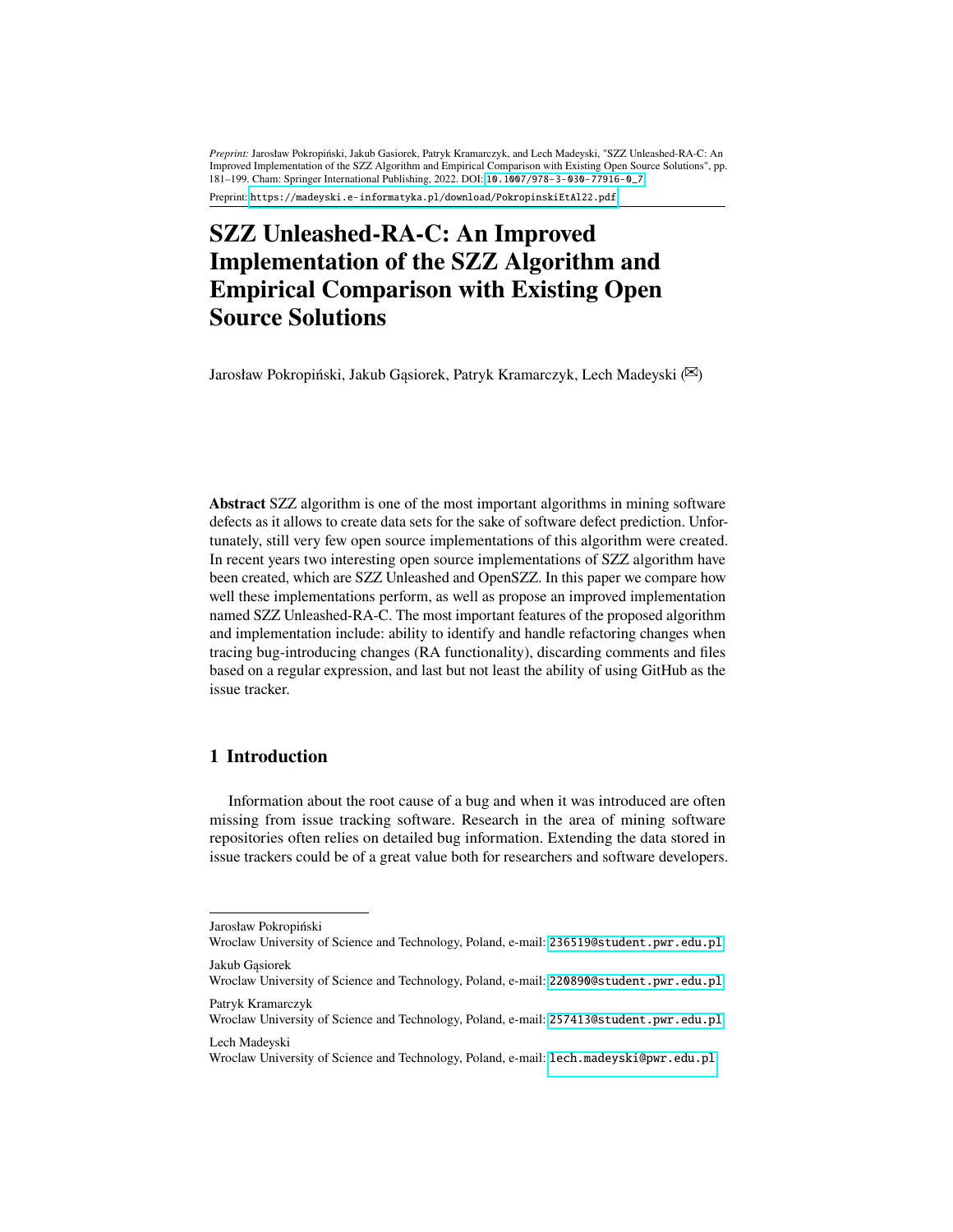#### 2 Jarosław Pokropiński, Jakub Gąsiorek, Patryk Kramarczyk, Lech Madeyski ( $\boxtimes$ )

One of the most known algorithms used for identifying bug-inducing changes is SZZ proposed by [Śliwerski et al.](#page-18-0) [\(2005\)](#page-18-0). Its main purpose is to extend the bug report data with commit that first introduced the bug. The SZZ algorithm consists of 2 steps:

- Identification of bug fixing commits using version control system (e.g., git) and issue tracking software (e.g., Jira).
- Identification of a commit causing the bug.

Researchers often rely on the SZZ algorithm to identify bug-introducing changes. Unfortunately, only a few of the SZZ implementations are publicly available. Two of the most popular ones introduced recently are: SZZ Unleashed made by [Borg et al.](#page-17-0) [\(2019\)](#page-17-0) and OpenSZZ by [Lenarduzzi et al.](#page-17-1) [\(2020\)](#page-17-1). It is difficult to say which of these implementations produces better results based on the research papers alone, so our aim is to compare them using a validated Defects4J data set specifically prepared for evaluating SZZ implementations and introduced by [Neto et al.](#page-17-2) [\(2019\)](#page-17-2).

We attempt to improve one of the available open source SZZ implementations with our own ideas, as well as ideas from existing literature.

Our contributions in this paper are as follows:

- Literature review of SZZ publications and open source implementations.
- Extracting a list of improvements to the basic SZZ algorithm on a basis of literature and our own solutions.
- An attempt to propose a new implementation of SZZ algorithm combining improvement ideas (own and existing in literature).
- Empirical comparison of the found SZZ implementations as well as the new one on the same data set.

The remainder of this paper is structured as follows. Section [2](#page-1-0) contains a brief overview of the SZZ algorithm, existing implementations found in literature and evaluation of two open source SZZ implementations. Section [3](#page-6-0) describes the ways in which topics including validation data set preparation and SZZ algorithm performance evaluation were conducted. In Section [4,](#page-9-0) we present results of experiments. In Section [5,](#page-12-0) we answer given research questions and present threats to their validity. Finally, in Section [6,](#page-14-0) we propose further research, while in Section [7,](#page-14-1) we draw conclusions.

# <span id="page-1-0"></span>**2 Literature Review**

In this section we introduce the SZZ algorithm, discuss and compare existing SZZ algorithm implementations, and pose research questions.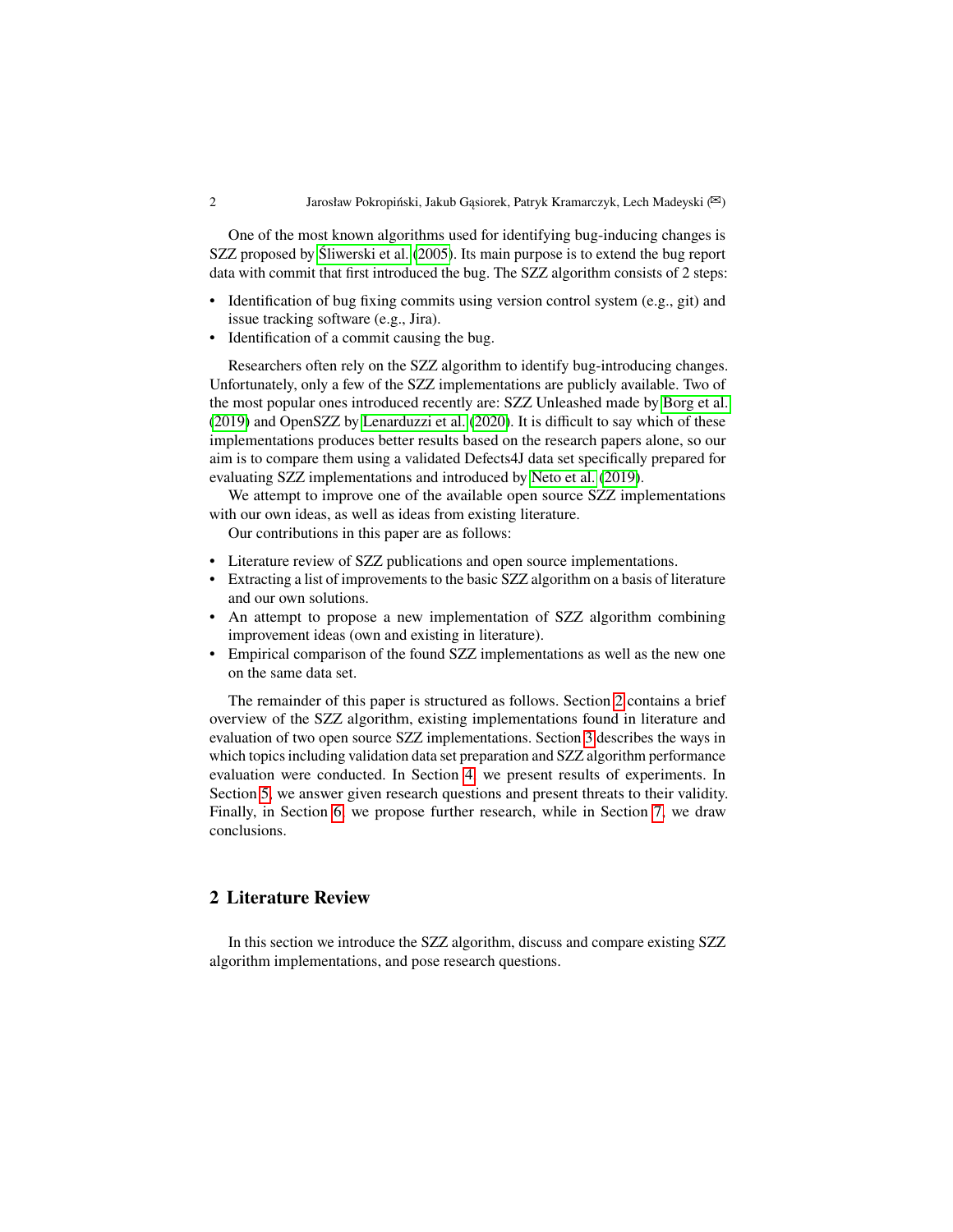#### **2.1 The SZZ Algorithm**

The SZZ algorithm is the most commonly used algorithm for finding bugintroducing changes. Initially, it was developed for the SVN version control system, but has since evolved for repositories using git.

The algorithm consists of two steps. In the first step, SZZ tries to find a bug fixing commit, based on references to bug reports or commit messages containing words like "fix". Modified lines in the source code are then extracted from bug-fixing commits.

Step two is the identification of bug inducing changes. The SZZ algorithm uses the blame functionality of the version control system to determine all commits that previously made changes to the same lines of code as bug-fixing commits. These commits are then labelled as potential bug-introducing commits.

SZZ then determines whether these potential bug-introducing commits can be ruled out as bug-introducing or not. Each potential bug-introducing candidate has its commit date compared to the submission date of a corresponding bug report. All candidates, that took place before the creation of the report are considered as bug-introducing. If the commit time is after the bug report submission time, then the candidate is still a suspect, because it could be bug-introducing. This can happen if the change is a partial fix, or it is inducing another bug.

# <span id="page-2-2"></span>**2.2 Existing SZZ Algorithm Implementations**

Researchers developed their own versions of the SZZ algorithm. One of them is an SZZ implementation proposed by [Neto et al.](#page-17-3) [\(2018\)](#page-17-3) which is called the refactoring aware SZZ (RA-SZZ). This implementation introduces ability to identify and handle refactoring changes when tracing bug-introducing changes. RA-SZZ was then compared with another implementation named meta-changes aware SZZ (MA-SZZ) proposed by [da Costa et al.](#page-17-4) [\(2017\)](#page-17-4) and the original SZZ by [Śliwerski et al.](#page-18-0) [\(2005\)](#page-18-0).

Refactoring changes detection is usually based on two tools: RefDiff by [Silva et al.](#page-17-5) [\(2020\)](#page-17-5) and RefactoringMiner by [Tsantalis et al.](#page-18-1) [\(2018\)](#page-18-1). Comparison of these two tools shows that their precision and recall are similar, with a slight advantage towards RefactoringMiner. We will try to incorporate detection of refactoring changes by utilising the more accurate tool which is RefactoringMiner.

[Neto et al.](#page-17-2) [\(2019\)](#page-17-2) points out that the overall accuracy of SZZ algorithm increases by 40% if only valid bug-fix lines are used as the input for SZZ.

To the best of our knowledge, the only two open implementations of the SZZ algorithm referenced from literature are SZZ Unleashed<sup>[1](#page-2-0)</sup> by [Borg et al.](#page-17-0) [\(2019\)](#page-17-0) and OpenSZZ[2](#page-2-1) by [Lenarduzzi et al.](#page-17-1) [\(2020\)](#page-17-1). These two open source SZZ implementations

<span id="page-2-0"></span><sup>1</sup> <https://github.com/wogscpar/SZZUnleashed>

<span id="page-2-1"></span><sup>2</sup> <https://github.com/clowee/OpenSZZ>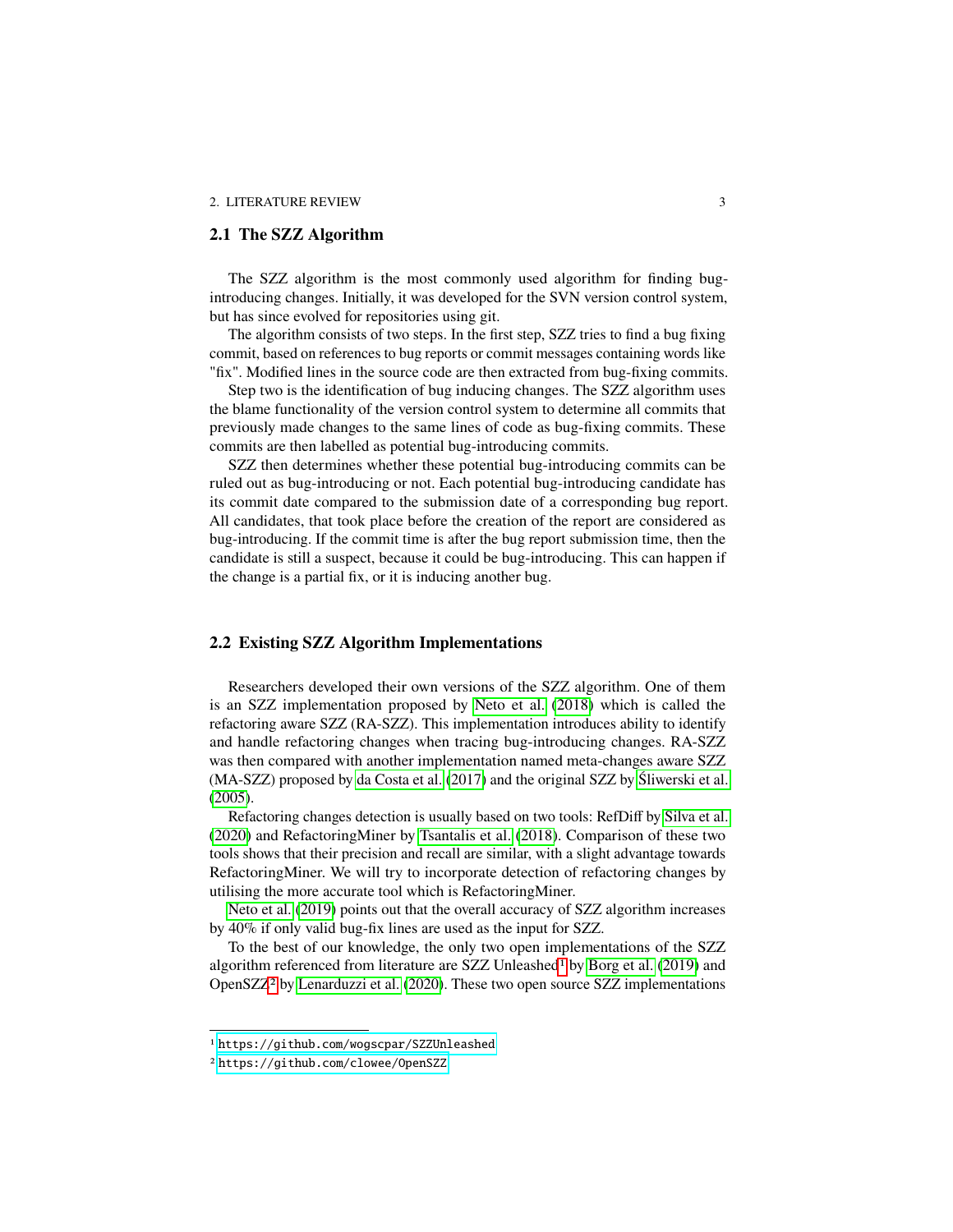have concise readme files and an active community (reflected by the amount of GitHub stars and forks, higher for SZZ Unleashed), compared to other repositories.

#### **2.3 Existing implementations comparison**

The ultimate goal of our publication was to choose one of the existing implementations of the SZZ algorithm and improve it. As mentioned in Section [2.2](#page-2-2) there were two most promising open source implementations. Both of those were tested and the results were compared.

#### **2.3.1 OpenSZZ project evaluation**

The OpenSZZ project can be found in two versions: OpenSZZ as a standard Java project and a cloud native version with a surrounding docker infrastructure prepared. The cloud native version was developed after the simple one and has a few differences. At first, let us focus on the non functional aspect of the project. The primary difference between the two versions is the architecture. The so called cloud native version is using the microservices design pattern and the RabbitMQ message broker for the internal communication. One of the biggest issues with it is the log handling of the core SZZ service. By default the logs are forwarded to a few files in the container file system. Unfortunately, for most of the project processing, the used file writer flushes the data only after most of the processing is done. This results with user not being able to track most of the progress in the processed project. SZZ algorithms are known to take a lot of time, especially for highly developed projects. Having any indicator of whether the application is functional is important, especially in those used for research purposes. This leads to another problem the OpenSZZ project has. At first, the project was evaluated with the *commons-bcel* (this project was presented as an example in OpenSZZ) and *unomi* repositories. No issues occurred while running those. Later the *syncope* and *commons-math* projects were run. Unfortunately the runs were unsuccessful and the very basic logging did not give any indicators as to what could be the the cause. The application simply dropped its resource usage and kept running. Further investigation allowed to detect, that the application has ran out of memory. Increasing the heap size allowed the *commons-math* to succeed. 12GB allowed *syncope* to process more data, but was not enough to finish the project processing. Besides the presented issues, the cloud version was easy to set up and work with. OpenSZZ encapsulates the whole SZZ process into a single service, which allows the user to easily start the processing without additional manual steps being required.

The functional performance of the project was evaluated on *commons-bcel* and *unomi* projects. Initial results show that the algorithm is highly susceptible to major refactoring commits. Many resulting bug introducing commits were a major commit changing dozens of thousands lines of code. OpenSZZ also produces pairs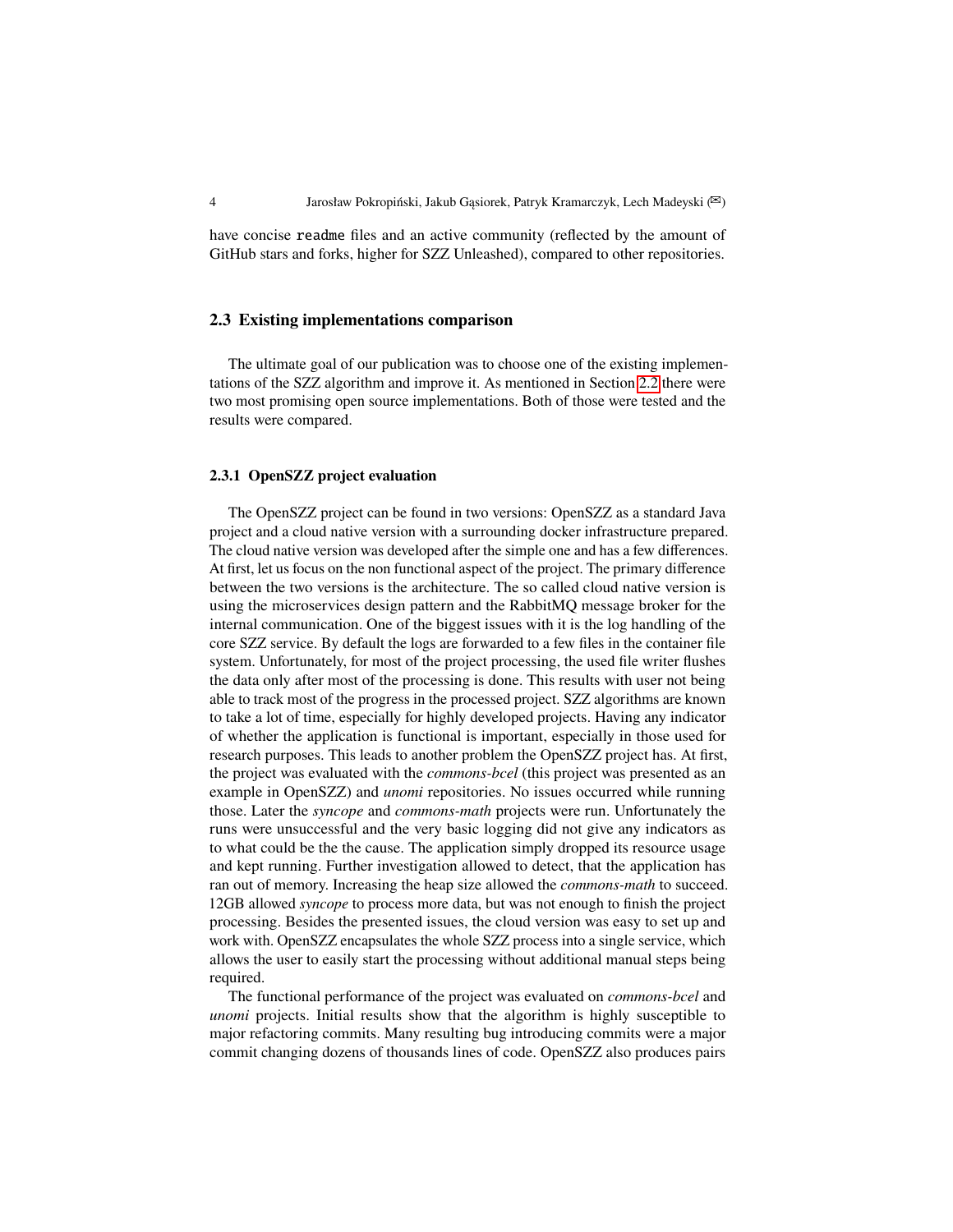#### 2. LITERATURE REVIEW 5

that do not have any common files changed between them. This can be observed between *45da20f49abafa125ff4f616e8312b89fbd1f139* (bug introducing commit) and *4d89da4f52f6ae26a4917ba79259e8c89c67eb77* (bug fixing commit) revisions in the *commons-bcel* repository. OpenSZZ attributed the bug introducing change to *src/main/java/org/apache/bcel/classfile/Attribute.java* file which was not changed in the bug introducing commit. Knowing current SZZ algorithm limitations it is highly unlikely for such a situation to be correctly detected. OpenSZZ has found 249 bug introducers in this repository in 3m30s. After discarding issues that were major refactoring commits or any other commits that were unsuccessfully matched to at least ten bug fixing commits this number drops to 24.

#### **2.3.2 SZZ Unleashed project evaluation**

Starting with the non functional performance of the SZZ Unleashed implementation it should be noted that it is separated into a few steps. Each of which needs to be run manually. The same repositories were processed without any issues on default settings. We noticed that for bigger projects such as *syncope*, where the processing time took hours the job partitioning between threads was not perfect. Often half of the available threads have finished work within 1-2 hours while others required few more hours to process all the issues.

Running the *commons-bcel* repository took 6 minutes and produced 708 bug introducer and bug fixer pairs. A huge disadvantage of the SZZ Unleashed project is its output. By default it is a JSON array of arrays containing two strings - commit hashes. Internally the algorithm recognises the file in which the bug fix is placed which results in a huge count of duplicates. Another interesting issue that was noticed is that a single changed line in a change log file (in *commons-bcel* - it is called *changes.xml*) was attributed both to around 80 bug fixing commits and 120 bug inducing ones. Furthermore, the algorithm was susceptible to huge refactoring commits. Creating a list with a count of bug introducing commits assigned to each bug fixing commit shows that there are many issues fixing dozens of commits. Such a case is possible, but highly unlikely to occur. It indicates a higher possibility of the bug fixing commit being incorrectly matched. SZZ Unleashed often detected commits containing changes to the comments only. This can be noticed in this pair from the *unomi* project *0ffc0814f4ff4288b591407afdb0679358249bc* (bug fixing commit), *1d075ec19850466a355ecffc1dfed2da049e25c9* (bug introducing commit). After discarding most common invalid bug inducing commits the count of issues dropped to 458. The same action for bug fixing commits resulted in 468 pairs. After discarding both, the count dropped to 220 and after removing duplicated pairs that could not be validated it was equal to 86.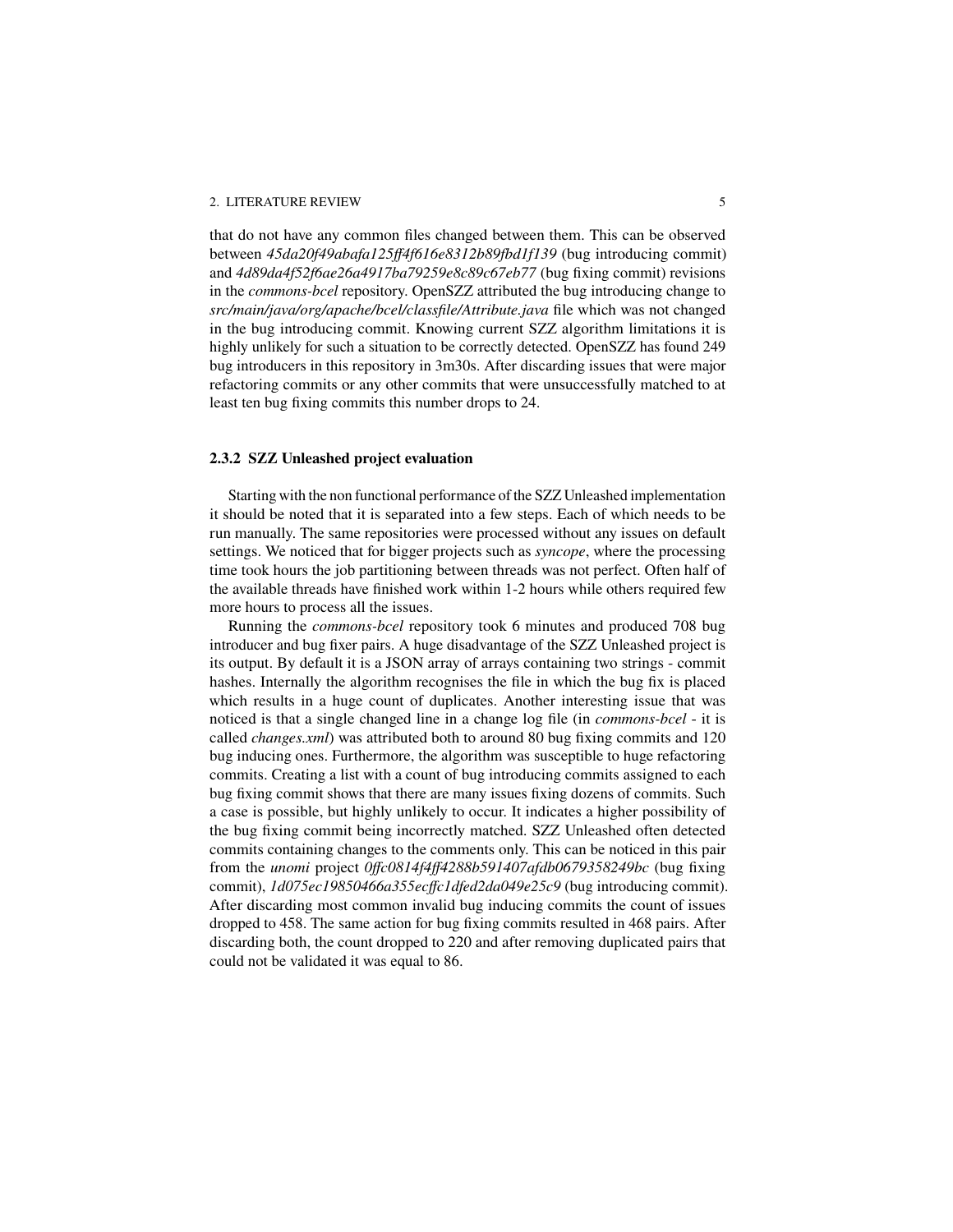# **2.3.3 OpenSZZ and SZZ Unleashed comparison**

The major differences between those two projects are the time and memory complexity. OpenSZZ is much faster on bigger repositories, but requires much more memory to process them. OpenSZZ has a friendlier interface for working with it while SZZ Unleashed requires more manual steps. During this process we had an opportunity to get familiar with the internal code base of both of them and our subjective opinion is that the code quality was better in SZZ Unleashed.

Both of the implementations have their constraints and neither of them by default produces reasonably valid results. There is a lot of room for improvement. The performed evaluation resulted in the following improvements that could be implemented:

- <span id="page-5-0"></span>1. Making SZZ refactoring aware
- <span id="page-5-1"></span>2. Considering only specified file extensions (ex. ".java").
- <span id="page-5-2"></span>3. Disregarding deleted lines matching specified pattern.
- <span id="page-5-3"></span>4. Disregarding fixing and bug-introducing commit pairs if the time between them is greater than 2 years.
- <span id="page-5-4"></span>5. Adding GitHub issues support as an issue tracker.

Limiting algorithm to . java files addresses the problem where configuration files are matched as introducers to fixes that are made in code. Disregarding deleted lines allows to ignore lines that do not contain bug. We wanted to validate impact of time between commits on matching bug introducing commits. As was pointed out in paper by [da Costa et al.](#page-17-4) [\(2017\)](#page-17-4), it is unlikely, that bug-introducing changes in a project introduce bugs that took years to be discovered. We tried disregarding fixing and bug-introducing commit pairs if the time between them is greater than 2 years. Lastly, to bring SZZ to greater number of projects we proposed to extend existing implementations by adding support for GitHub issues.

#### **2.4 Research Questions**

The aim of this paper is to compare existing SZZ implementations using a validated data set and build upon and improve the algorithm which produces better results out of the box. Therefore, we address the following research questions (RQs):

• **RQ1: Which of the two open source implementations (OpenSZZ vs SZZ Unleashed) produces results with higher recall using our data set?**

We want to compare this two implementations against the validated Defects4J data set by [Neto et al.](#page-17-2) [\(2019\)](#page-17-2). However, we believe that original SZZ Unleashed contains an error causing the performance to drop significantly which is fixed by a pull request on GitHub: [https://github.com/wogscpar/SZZUnleashed/](https://github.com/wogscpar/SZZUnleashed/pull/32) [pull/32](https://github.com/wogscpar/SZZUnleashed/pull/32). That is why we have added another sub-RQ:

– **RQ1.1: Is the available fix for SZZ Unleashed valid?**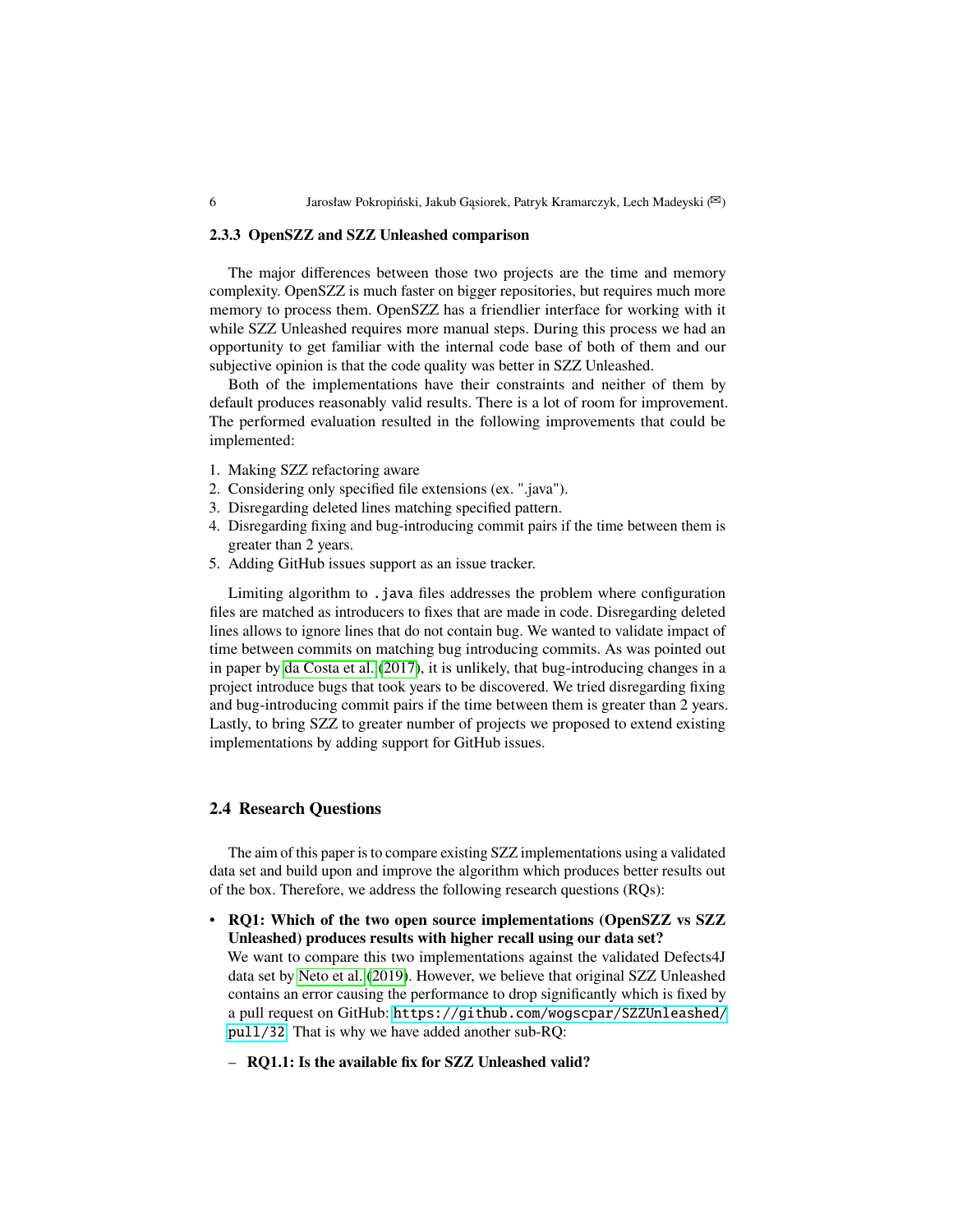• **RQ2: How does detecting and discarding refactoring changes influence the overall recall?**

We analyse how does adding RefactoringMiner by [Tsantalis et al.](#page-18-1) [\(2018\)](#page-18-1) affect the performance.

• **RQ3: How does adding our own proposed improvements affect the recall of the selected algorithm?**

We want to investigate the impact of each individual improvement on the previously selected SZZ implementation (from RQ1).

# <span id="page-6-0"></span>**3 Methods and Materials**

Data set of bugs, as well as the compared SZZ implementations are described in this section.

# <span id="page-6-2"></span>**3.1 Bug data set**

To automate comparison of SZZ algorithms we needed a data set of bugs. We chose data set published in [Neto et al.](#page-17-2) [\(2019\)](#page-17-2), as it was created with evaluation of SZZ algorithms in mind. It consists of data such as bug fixing commit id, bug inducing commit id, path to bug fix and more. Since tested algorithms use git as version control system, and given data set also used SVN, we had to modify the data. Two repositories, *commons-math* and *commons-lang*, were migrated from SVN to git so we modified data set by replacing their SVN revision identifiers with respective git commit hashes. After that, the only remaining project was *jfreechart*, which does not use labels in GitHub issues, so it was removed from the data set. Resulting data set consisted of five projects: *Apache commons-math*, *Apache commons-lang*, *mockito*, *JodaOrg joda-time* and *Google closure-compiler* with corresponding bug fixing git commit hash, bug inducing git commit hash, path to bug fix and additional information. In resulting data set, all repositories were hosted on GitHub. Two repositories: *Apache commons-math* and *Apache commons-lang* used Jira as a issue tracker, while the rest used GitHub issues.

#### <span id="page-6-1"></span>**3.2 SZZ Unleashed and OpenSZZ comparison**

To compare OpenSZZ and SZZ Unleashed we cloned their repositories and followed instructions in their README.md files. To make better comparison, we modified SZZ Unleashed so its output contained information about path of the fix. We ran OpenSZZ, and then SZZ Unleashed on *Apache commons-math* and *Apache commons-lang*. After we got results from both SZZ implementations we filtered them,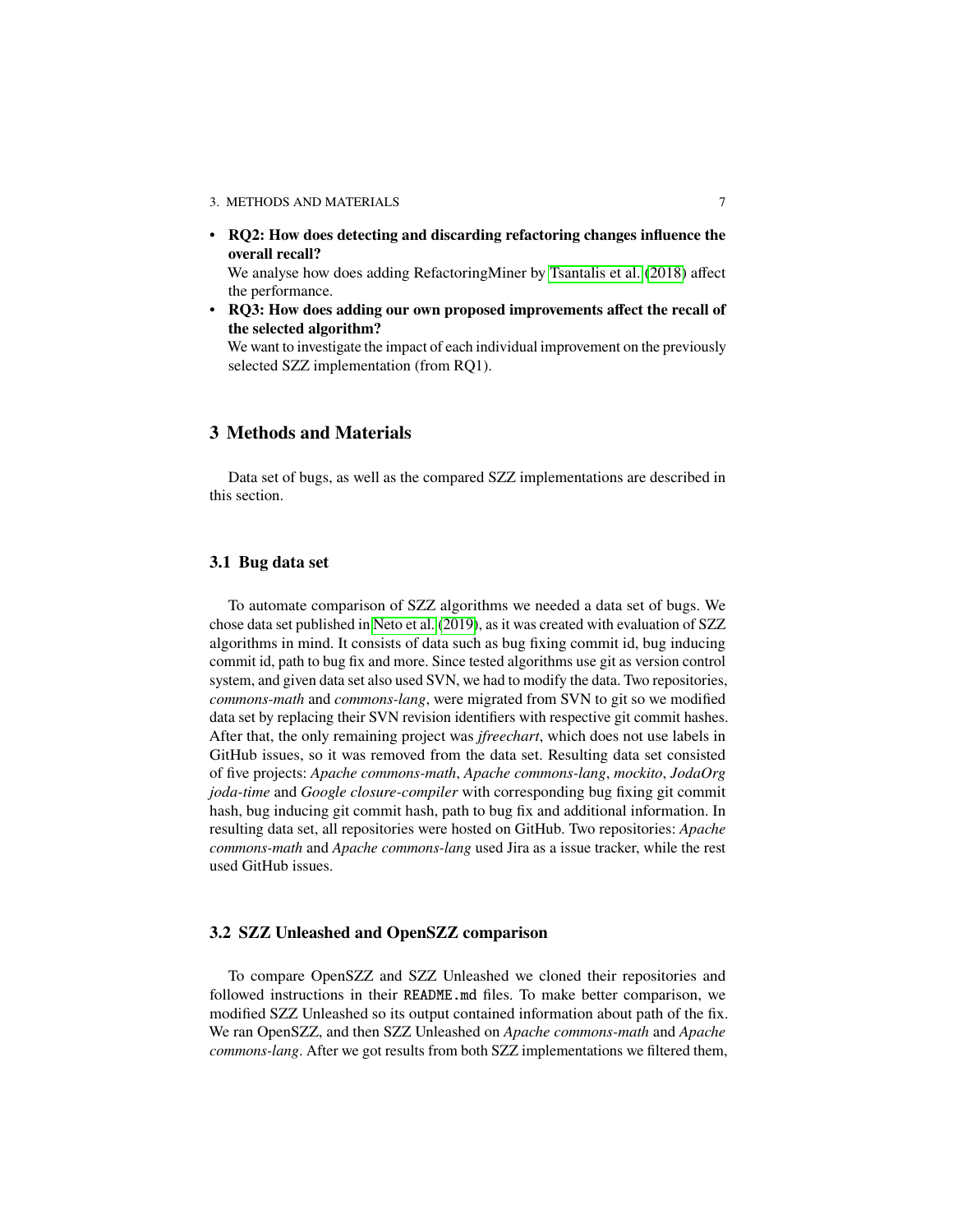so they held results only for fixes contained in our data set and then we compared their results with the data set. For each repository and implementation, we counted distinct results consisting of bug fix, bug introducer and bug fix path that appear both in results and our data set. With this data we evaluated performance of implementations using the recall measure.

#### **3.3 Base SZZ algorithm choice**

[Rodriguez et al.](#page-17-6) [\(2018\)](#page-17-6) noticed an issue that most of the researchers studying topics related to the SZZ algorithm tend to create their own implementation from scratch. We agree with this statement and wanted to use an existing solution as a base for our improvements. During the literature review two most promising candidates were chosen: SZZ Unleashed and OpenSZZ.

This process was started by running both of those implementations on repositories *commons-bcel* which by default was used as an example by OpenSZZ and *unomi*. The results were later on analysed by a script that compared both of them. The output of the mentioned script contained information about the count of bug introducer and bug fixer pairs that both implementations have in common, the counts without duplicates and the number of results for each of them: both with and without duplicates.

The next step was to perform additional manual validation of results. During this process we noticed that most of the bug introducers are not valid due to the commits being major releases or refactorings with dozens of thousands of changed lines that had no connection to the bug fix. As this concerned most of the commits in results, we decided to redo the previous steps with those commits filtered out. This resulted in much clearer output and more readable data.

As for the final decision both the steps mentioned above and those from Section [3.2](#page-6-1) were used to determine it.

# **3.4 Github issues**

The bug data set described in Section [3.1](#page-6-2) contained only two repositories that were using JIRA as an issue tracker. This was the main motivation to extend the used SZZ implementation to allow fetching issues from GitHub issue tracker. An alternative strategy for fetching issues was developed and attached to the scripts handling the first stage of the SZZ algorithm.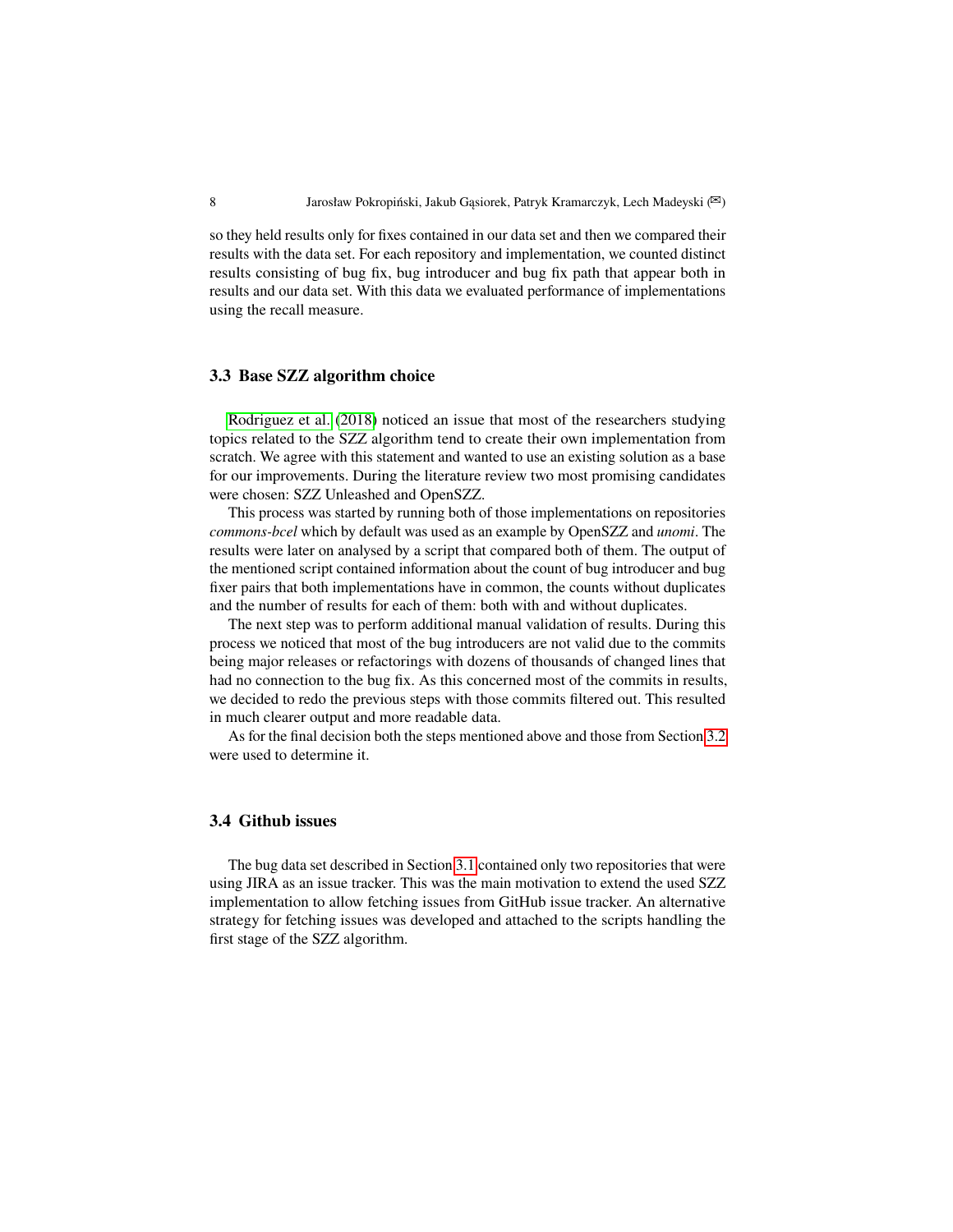#### **3.5 SZZ improvements implementation**

After choosing the base for SZZ implementation we implemented our proposed improvements:

- 1. The first improvement [\(1\)](#page-5-0) was to make SZZ refactoring aware. We used Refactoring Miner by [Tsantalis et al.](#page-18-1) [\(2018\)](#page-18-1) to mine repositories for refactorings and ignored lines that were refactorings while building line mapping graph.
- 2. The second improvement [\(2\)](#page-5-1) was to run SZZ only on changes in files that contained code as opposed to configuration files. We implemented it by using pattern for files that contained code and ignored all files that did not match it. As we used Java projects we set pattern to .\*\.java.
- 3. Another improvement [\(3\)](#page-5-2) was to ignore line deletions that were deletions of comments while building line mapping graph. To do this we used pattern \s\*\/\/.\*|\s\*\\*.\*|\s\*\/\\*.\* and ignored deletions that matched that pattern.

#### <span id="page-8-0"></span>**3.6 SZZ improvements comparison**

The article introduces a few possible improvements to the SZZ algorithm. Each of those improvements needs analysis of its performance. For that, we used the data set prepared in Section [3.1](#page-6-2) and formula from Section [3.2.](#page-6-1)

For the SZZ Unleashed implementation, as the created data set can be considered the only used source of truth for the validation, we decided to limit the input data for the bug introducer detection only to those that it contained. This allowed us to get much smaller processing times and clearer results. An additional advantage was that the reproducibility of end results has improved. Having done that, the received issues were used in the second step of the SZZ algorithm. This step was repeated for each improvement that was developed.

Results were analysed with a formula mentioned above. In addition to that the processing time was measured. It should be noted that for the SZZ Unleashed it is smaller due to processing of a limited amount of issues.

It is also worth mentioning that we did not test version that limited SZZ to .java files because our data set consists only of such files.

#### <span id="page-8-1"></span>**3.7 SZZ Unleashed fix impact**

During the development an open pull request was noticed in the SZZ Unleashed GitHub repository. Interestingly, its title contained the *fatal bug* phrase. The fix concerned a variable used as a list iterator. The first step of the impact analysis of the potential bug was estimated by a manual review of the code it related to. Afterwards,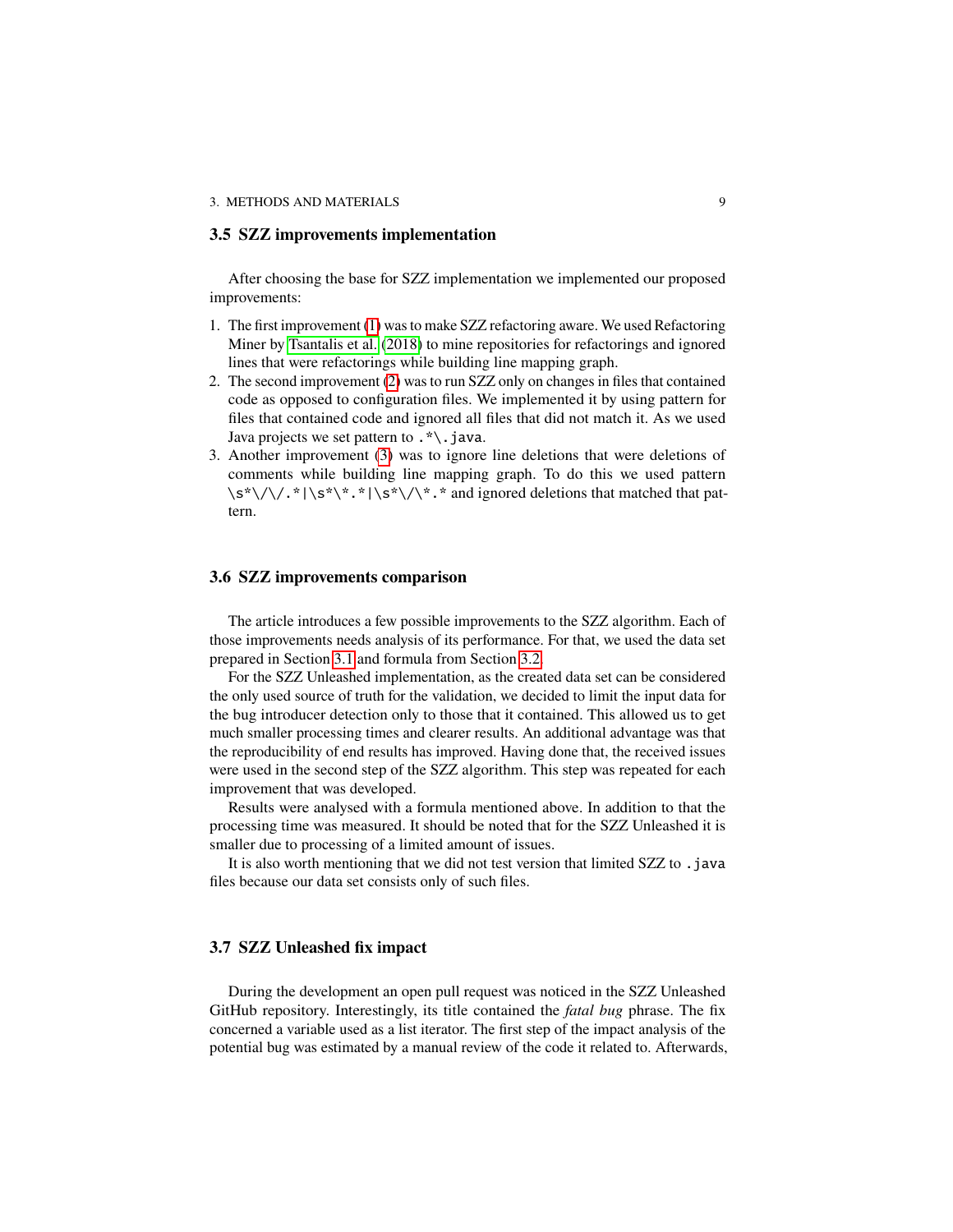the fixed version was run just as others described in Section [3.6.](#page-8-0) Both those steps were enough to make a final decision about whether it was valid.

### <span id="page-9-0"></span>**4 Results**

Firstly we observed, as seen in [Table 1,](#page-9-1) that all tested implementations produced bad results for closure-compiler so we omitted them in further experiments. The issue with this repository concerns the lack of issues from the GitHub issue tracker that are present in the used data set. Conducted research focuses mostly on the second step of the SZZ algorithm and this repository produces no data that could be supplied to it.

#### <span id="page-9-1"></span>**Table 1** Closure compiler results

| algorithm version                    |                  |          |          |     | repository time matches size data size results |
|--------------------------------------|------------------|----------|----------|-----|------------------------------------------------|
| SZZ Unleashed                        | closure-compiler | $\alpha$ |          | 124 | 0                                              |
| SZZ Unleashed fixed closure-compiler |                  | 0s       | $\theta$ | 124 | 0                                              |
| SZZ Unleashed-RA closure-compiler    |                  | 0s       | $\theta$ | 124 | 0                                              |
| SZZ Unleashed-C                      | closure-compiler | 0s       | $\theta$ | 124 | 0                                              |
| SZZ Unleashed-T                      | closure-compiler | 0s       | $^{(1)}$ | 124 | 0                                              |

<span id="page-9-2"></span>**Table 2** SZZ Unleashed and OpenSZZ comparison results

| algorithm version    | repository           |            |     | time matches size data size results |
|----------------------|----------------------|------------|-----|-------------------------------------|
| <b>SZZ Unleashed</b> | commons-lang 11m 54s | 8          | 64  | 150                                 |
| <b>SZZ</b> Unleashed | commons-math 15m 55s | 28         | 107 | 238                                 |
| OpenSZZ              | commons-lang 9m 18s  | $\theta$   | 64  | 7                                   |
| OpenSZZ              | commons-math 15m 42s | $^{\circ}$ | 107 | 0                                   |

Using data in [Table 2,](#page-9-2) we measured the performance of SZZ Unleashed ( $\frac{8+28}{150+238}$  = 0.0928, i.e., 9.28%) and performance of OpenSZZ (0%) on these two repositories on the given data set. With these results we decided to use SZZ Unleashed as a base for improvements.

#### **4.1 SZZ Unleashed fix impact results**

To the best of our knowledge, original SZZ Unleashed algorithm contains a bug described in Section [3.7.](#page-8-1) A proper analysis was performed to validate its impact.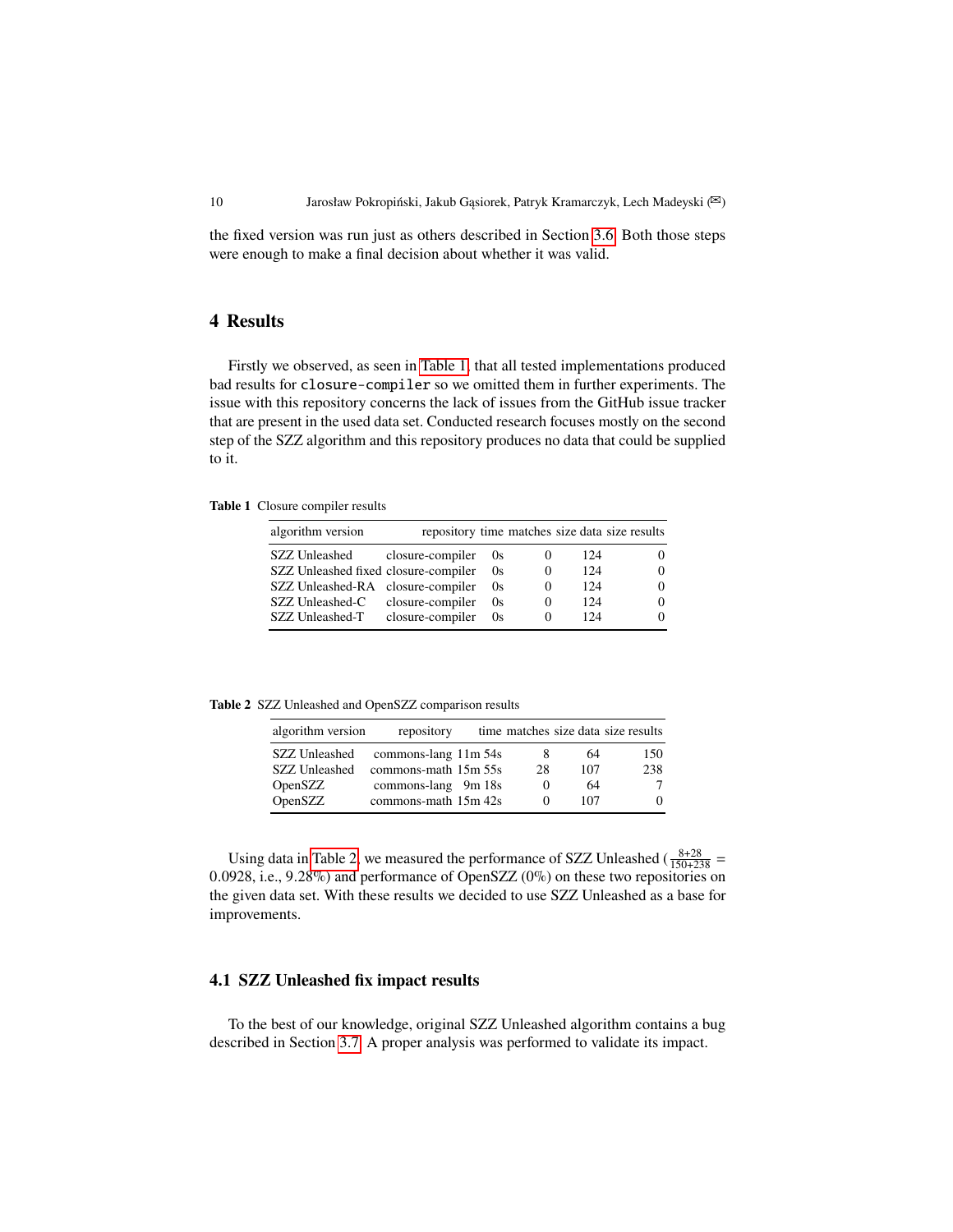#### 4. RESULTS 11

Using data in Table [3,](#page-10-0) we measured that performance of SZZ Unleashed is 8.19% and performance of SZZ Unleashed with fix is 14.21%.

<span id="page-10-0"></span>**Table 3** SZZ Unleashed fix impact results

| algorithm version                      | repository   |     |    |     | time matches size data size results |
|----------------------------------------|--------------|-----|----|-----|-------------------------------------|
| SZZ Unleashed                          | commons-lang | 16s | 8  | 64  | 150                                 |
| SZZ Unleashed fixed commons-lang       |              | 6s  | 34 | 64  | 188                                 |
| SZZ Unleashed                          | commons-math | 20s | 28 | 107 | 238                                 |
| SZZ Unleashed fixed commons-math 1m 1s |              |     | 52 | 107 | 357                                 |
| SZZ Unleashed                          | mockito      | 3s  | 5  | 59  | 82                                  |
| SZZ Unleashed fixed                    | mockito      | 2s  | 10 | 59  | 119                                 |
| <b>SZZ</b> Unleashed                   | joda-time    | 1s  | 3  | 29  | 67                                  |
| SZZ Unleashed fixed                    | joda-time    | 2s  | 6  | 29  | 54                                  |

That result and analysis of the part of the code containing described bug gave us enough confidence to assume that proposed fix is valid and further tests were performed on the fixed version.

After performing our research, the proposed fix ([https://github.com/](https://github.com/wogscpar/SZZUnleashed/pull/32) [wogscpar/SZZUnleashed/pull/32](https://github.com/wogscpar/SZZUnleashed/pull/32)) was merged into the repository, which means that our assumptions were correct in the context of the results we have got.

#### **4.2 Proposed improvements impact results**

In this section we present the impact of our proposed improvements, which are as follows:

- Making SZZ refactoring aware (RA) [\(1\)](#page-5-0).
- Considering only specified file extensions (ex. ".java") [\(2\)](#page-5-1).
- Disregarding deleted lines matching specified pattern [\(3\)](#page-5-2).
- Disregarding fixing and bug-introducing commit pairs if the time between them is greater than 2 years [\(4\)](#page-5-3).
- Adding GitHub issues support as an issue tracker [\(5\)](#page-5-4).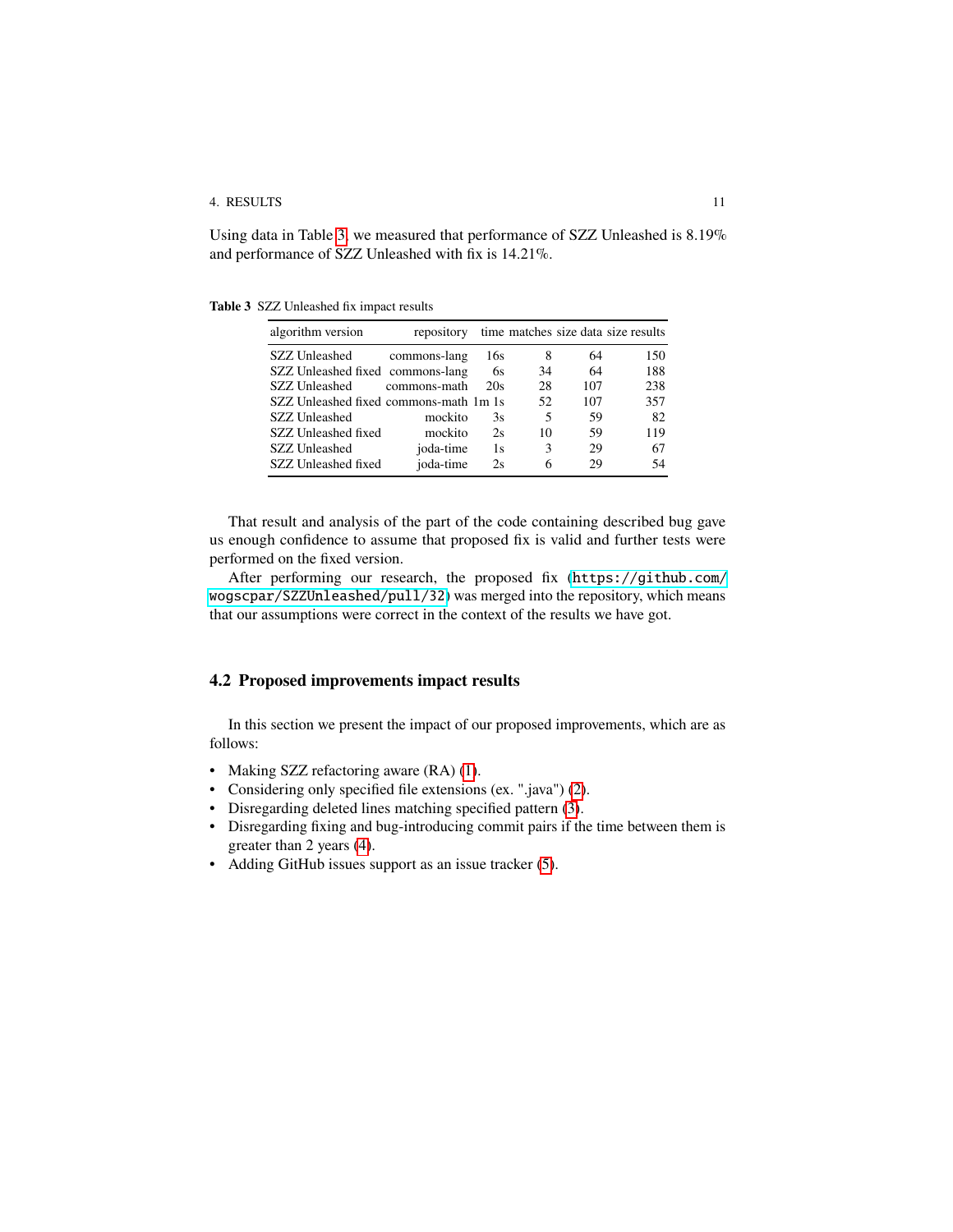<span id="page-11-0"></span>**Table 4** SZZ Unleashed proposed improvements impact results

| algorithm version   | repository           |                                |          |     | time matches size data size results |
|---------------------|----------------------|--------------------------------|----------|-----|-------------------------------------|
| SZZ Unleashed fixed | commons-lang         | 6s                             | 34       | 64  | 188                                 |
| SZZ Unleashed-RA    | commons-lang         | 40s                            | 34       | 64  | 186                                 |
| SZZ Unleashed-C     | commons-lang         | 5s                             | 33       | 64  | 114                                 |
| SZZ Unleashed-T     | commons-lang         | 5s                             | 17       | 64  | 81                                  |
| SZZ Unleashed-RA-C  | commons-lang         | 33s                            | 33       | 64  | 106                                 |
| SZZ Unleashed fixed | commons-math         | 1 <sub>m</sub> 1 <sub>s</sub>  | 52       | 107 | 357                                 |
| SZZ Unleashed-RA    | commons-math 20m 41s |                                | 52       | 107 | 349                                 |
| SZZ Unleashed-C     | commons-math         | 1 <sub>m</sub> 39 <sub>s</sub> | 52       | 107 | 308                                 |
| SZZ Unleashed-T     | commons-math         | 49s                            | 40       | 107 | 266                                 |
| SZZ Unleashed-RA-C  | commons-math 20m 59s |                                | 52       | 107 | 302                                 |
| SZZ Unleashed fixed | mockito              | 2s                             | 10       | 59  | 119                                 |
| SZZ Unleashed-RA    | mockito              | 45s                            | 10       | 59  | 277                                 |
| SZZ Unleashed-C     | mockito              | 45s                            | 10       | 59  | 265                                 |
| SZZ Unleashed-T     | mockito              | 43s                            | 5        | 59  | 176                                 |
| SZZ Unleashed-RA-C  | mockito              | 44s                            | 10       | 59  | 251                                 |
| SZZ Unleashed fixed | joda-time            | 2s                             | 6        | 29  | 54                                  |
| SZZ Unleashed-RA    | joda-time            | 9s                             | 6        | 29  | 54                                  |
| SZZ Unleashed-C     | joda-time            | 2s                             | 6        | 29  | 47                                  |
| SZZ Unleashed-T     | joda-time            | 2s                             | $\theta$ | 29  | 30                                  |
| SZZ Unleashed-RA-C  | joda-time            | 6s                             | 6        | 29  | 47                                  |

where:

SZZ Unleashed fixed - SZZ Unleashed with the fix applied,

SZZ Unleashed-RA - "Refactoring Aware" version of SZZ Unleashed with RefactoringMiner added,

SZZ Unleashed-C - SZZ Unleashed version disregarding deleted lines which are comments. The *C* letter stands for *comments*. SZZ Unleashed-T - SZZ Unleashed version disregarding fixing and bug-introducing commit pairs if the time (T) between them is greater than 2 years,

SZZ Unleashed-RA-C - version containing both RefactoringMiner and disregarding deleted lines matching specified pattern.

[Table 4](#page-11-0) shows the performance of the base version of SZZ Unleashed with fix is 14.21% on 4 repositories. Our proposed improvements affect the results as follows:

- SZZ Unleashed-RA 14.41% performance,
- SZZ Unleashed-C 17.75% performance,
- SZZ Unleashed-T 13.66% performance,
- SZZ Unleashed-RA-C 18.20% performance.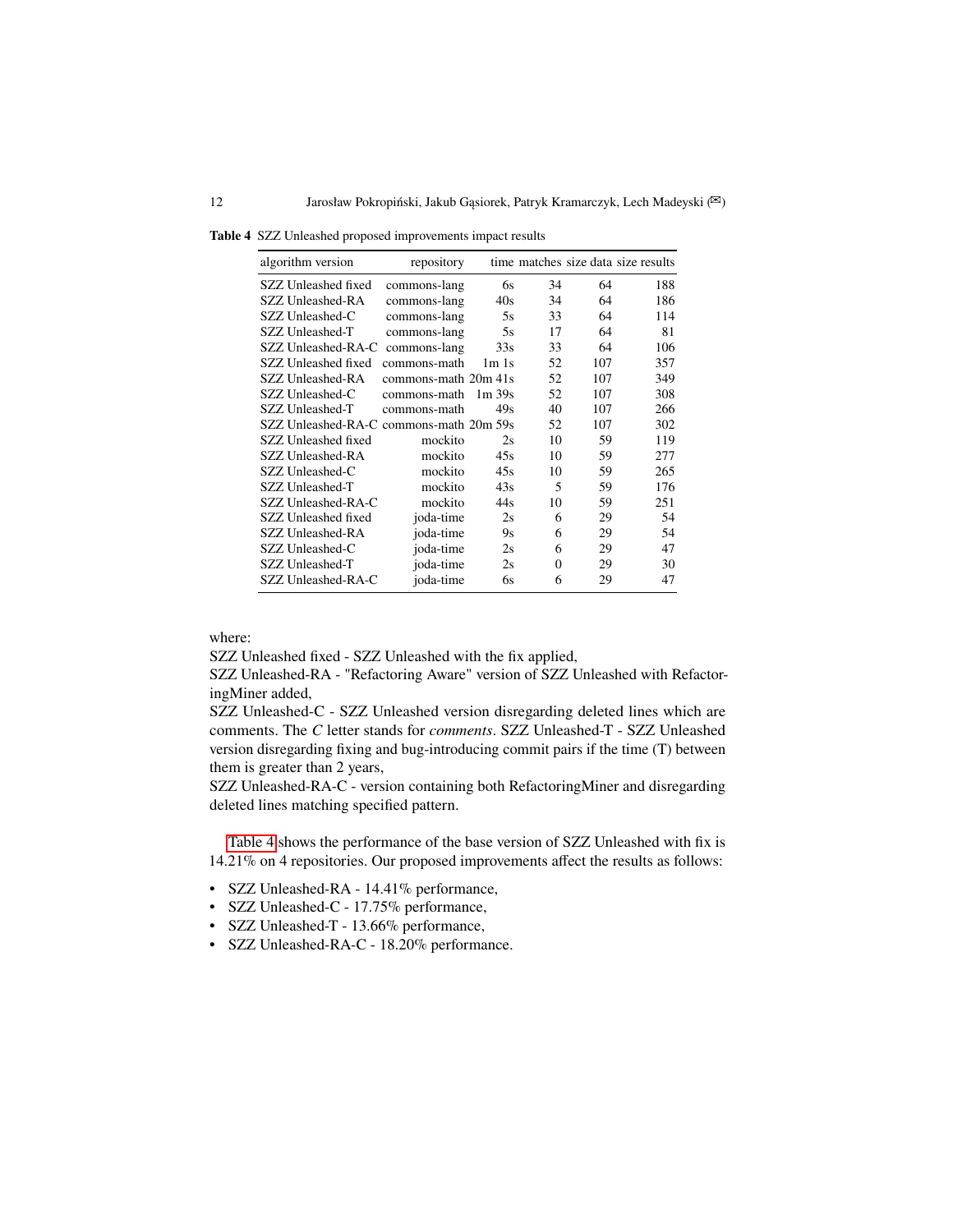#### 5. DISCUSSION 13

# <span id="page-12-0"></span>**5 Discussion**

We received no results for any of the SZZ implementation for closure-compiler. That situation seems to be caused in the first phase of the SZZ algorithm and might suggest that GitHub implementation of this phase should be improved. It is worth mentioning that this result would be useful when improving the first phase of the algorithm. Since we did not implement such improvements as it was the only project with issues and others using GitHub as issue tracker did return valid results, we decided that those results bring little to comparison and we omitted them in further experiments.

**RQ1: Which of the two open source implementations (OpenSZZ, SZZ Unleashed) produces better results?**

#### **Answer to RQ1**

While comparing SZZ Unleashed and OpenSZZ we observed that for bug fixes in our data set OpenSZZ generated only 7 results for commons-lang and none for commons-math, while all results were incorrect which led to its performance being evaluated at 0%. Performance of SZZ Unleashed was 9.28% so its performance is better than OpenSZZ. It is worth mentioning, that there is a large space for improvement.

### **RQ1.1: Is the available fix for SZZ Unleashed valid?**

#### **Answer to RQ1.1**

Version of SZZ Unleashed with fix performed about 1.74 times better which is a concrete proof that the fix is valid.

**RQ2: How does detecting and discarding refactoring changes influence the overall performance?**

#### **Answer to RQ2**

Adding information about refactoring changes caused the performance of the algorithm to increase from 11.65% to 11.79%. However this comes with a disadvantage of RefactoringMiner only being able to detect refactoring of Java projects, which limits us to those type of projects in the future.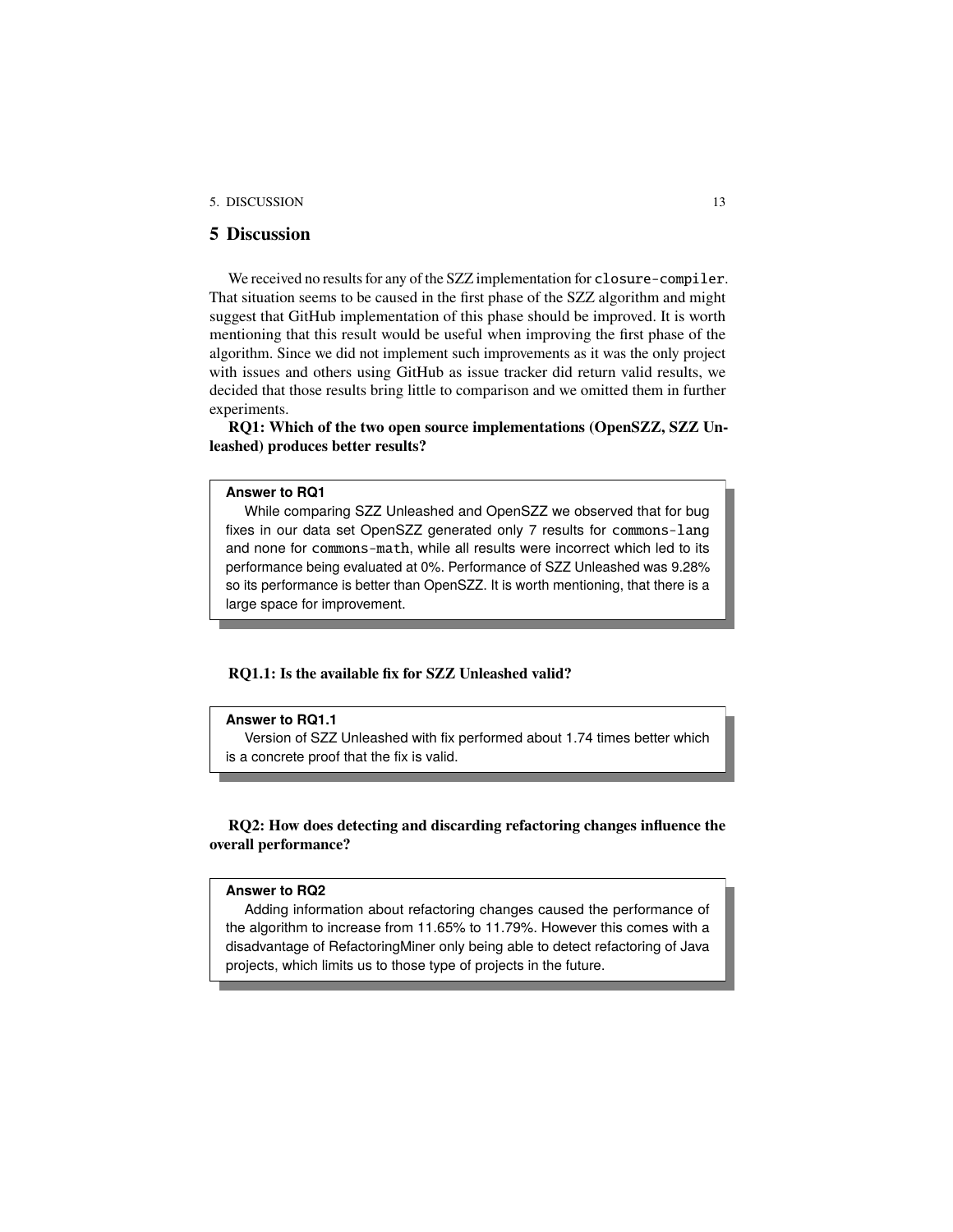**RQ3: How does adding our own proposed improvements affect performance of the selected algorithm?**

#### **Answer to RQ3**

Results show that our proposed improvements on their own positively affect the performance, apart from the only case of the SZZ Unleashed-T version, which caused the performance to drop. Overall, the best performing version of the algorithm was SZZ Unleashed-C, which discards lines matching specified pattern. It caused the performance to increase from 11.65% to 13.89%. However, combining two versions - SZZ Unleashed-RA and SZZ Unleashed-C - led to even greater improvements, with the performance of **SZZ Unleashed-RA-C** increased to 14.16%.

#### **5.1 Threats to validity**

[Neto et al.](#page-17-2) [\(2019\)](#page-17-2) created data set using bugs from Defects4J [\(Just et al., 2014\)](#page-17-7) database. Defects4J maintainers create this database with strict rules for each bug. Each bug in database has the following properties:

- 1. Issue filed in the corresponding issue tracker, and issue tracker identifier mentioned in the fixing commit message.
- 2. Fixed in a single commit.
- 3. Minimised: the Defects4J maintainers manually pruned out irrelevant changes in the commit (e.g., refactorings or feature additions).
- 4. Fixed by modifying the source code (as opposed to configuration files, documentation, or test files).
- 5. A triggering test exists that failed before the fix and passes after the fix the test failure is not random or dependent on the test execution order.

Due to the above mentioned constrains, experiments on this data set may give results not reflecting the real world conditions. Another threat to validity of this research is the number of projects available in our data set. Since closure-compiler was omitted in the experiments, we ended up with only four repositories and the OpenSZZ was evaluated (in automated way) only on two projects as it is only compatible with JIRA issue tracker.

As one of our proposed improvements was to include only specified file extensions in the process of detecting the bug introducing commits, we have performed our experiments only on Java projects and "\*.java" files. The addition of RefactoringMiner also limits us to Java projects only. It is possible to run the algorithm on other projects, by not using the RefactoringMiner and running the program without the "-fp" flag, which excludes files based on specified file pattern, but it has not been tested.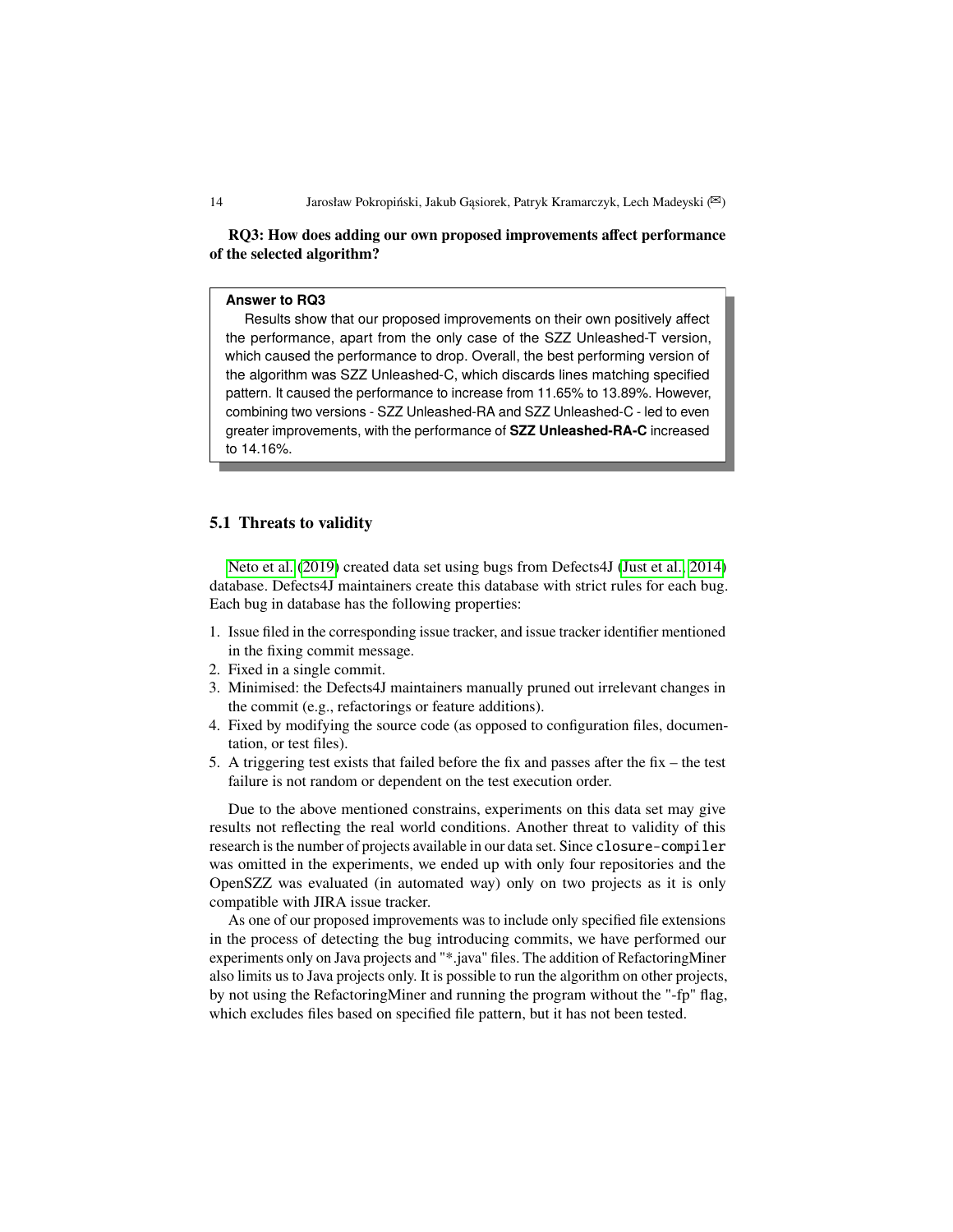#### 8. APPENDIX: RESEARCH REPRODUCTION 15

## <span id="page-14-0"></span>**6 Future research**

One of the limitations of the improved version is the GitHub issue fetcher. It is possible that the lack of direct interpretation of the id, which is a number, might affect the output of bug fixing commits detection. The issue id has the same format as the one of a GitHub pull request. Merging a pull request usually creates a commit with message containing its id and matching the regular expression used for detecting bug fixing commits by issue id: *"#ID"*.

SZZ uses annotation graphs, which (as claimed by [Williams and Spacco](#page-18-2) [\(2008a\)](#page-18-2)) are imprecise at tracking lines across large hunks of modified lines. One possible solution to this issue would be to replace them with line-number mappings proposed by the same authors [\(Williams and Spacco](#page-18-3) [\(2008b\)](#page-18-3)).

To better evaluate the SZZ implementations we would need a bigger data set of bugs containing code that is not limited to Java only.

What is also worth exploring is the time between bug-fixing and bug-introducing commits and finding a perfect time frame, where the results are still valid, and no correct pairs are rejected.

# <span id="page-14-1"></span>**7 Conclusions**

The publication presents improved versions of the SZZ Unleashed algorithm including the most promising SZZ Unleashed-RA-C. Few of the most important features are: refactoring awareness (RA functionality), discarding comments and files based on a regular expression and the possibility of using GitHub as the issue tracker. Those changes result in a much better performance compared to the base version. Nevertheless, there is still a large space for improvement. The paper introducing the original SZZ algorithm [\(Śliwerski et al., 2005\)](#page-18-0) received a huge number of citations and was awarded as the most influential paper at MSR conference in 2015. Hence, we believe that the improved version would provide benefits for many researchers.

# **8 Appendix: Research reproduction**

This section presents steps required to reproduce the presented research. Details, code and data are available at [https://github.com/pwr-pbrwio/PBR20M1/](https://github.com/pwr-pbrwio/PBR20M1/blob/master/reproduction.md) [blob/master/reproduction.md](https://github.com/pwr-pbrwio/PBR20M1/blob/master/reproduction.md).

#### **8.1 Dependencies installation**

Dependencies include: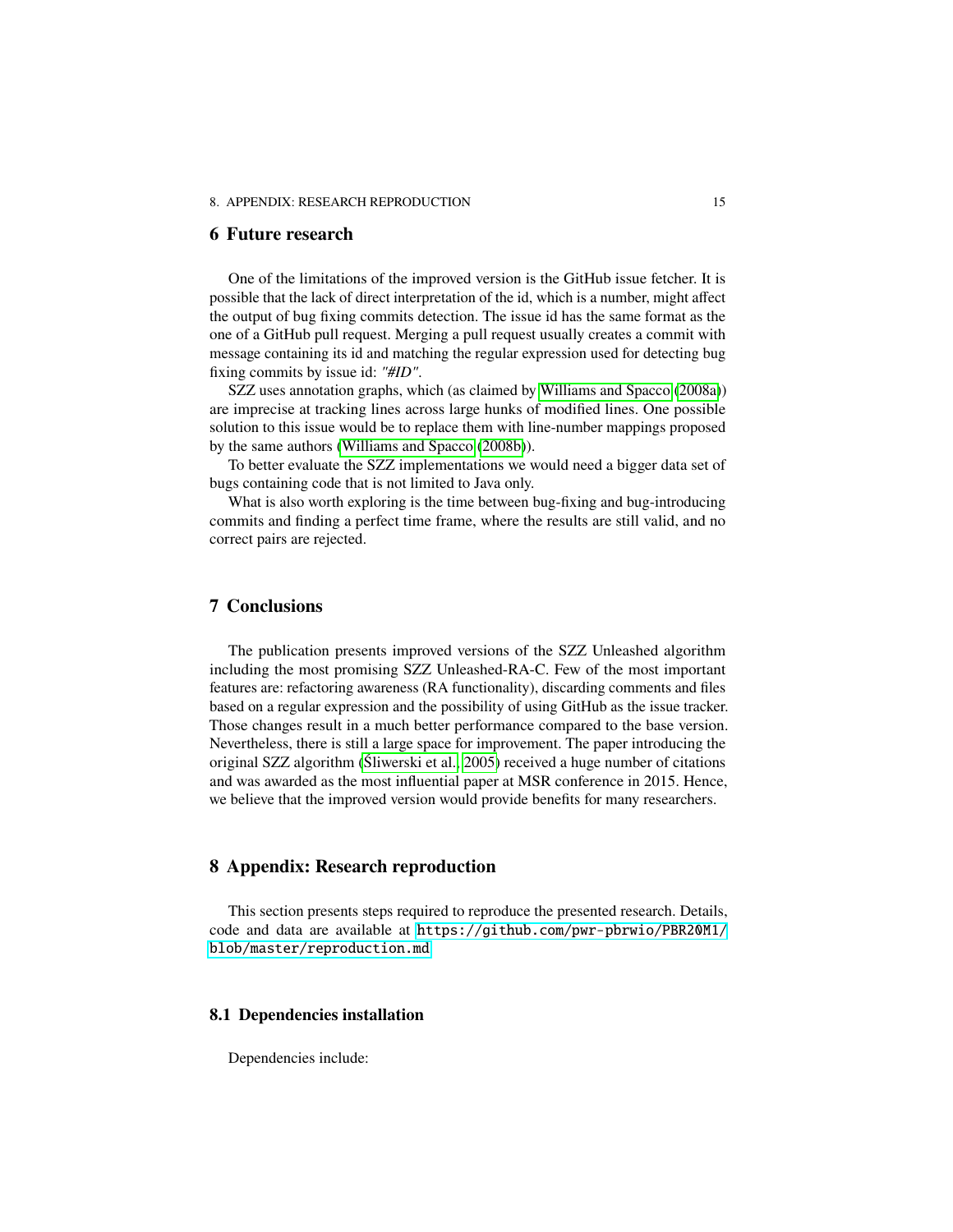- git
- java 8
- python 3

#### **8.1.1 Dependencies installation on windows and macos**

Download and install dependencies:

- 1. git: <https://git-scm.com/>
- 2. java: [https://www.oracle.com/java/technologies/javase-jre8-downl](https://www.oracle.com/java/technologies/javase-jre8-downloads.html)oads. [html](https://www.oracle.com/java/technologies/javase-jre8-downloads.html)
- 3. python: <https://www.python.org/>

# **8.1.2 Dependencies installation on linux**

- 1. sudo apt update
- 2. sudo apt install git
- 3. sudo apt-get install openjdk-8-jre
- 4. sudo apt-get install python3

# **8.2 Steps to reproduce**

Requirements:

You will need a GitHub personal access token ([https://help.github.com/en/](https://help.github.com/en/github/authenticating-to-github/creating-a-personal-access-token) [github/authenticating-to-github/creating-a-personal-access-token](https://help.github.com/en/github/authenticating-to-github/creating-a-personal-access-token)). Place it in Scripts/token.txt. It is used for projects using GitHub as issue tracker.

#### **8.2.1 SZZUnleashed: with and without improvements**

On windows replace python3 with python and pip3 with pip.

```
1. Prepare SZZ:
```
5

```
git clone https://github.com/pwr-pbrwio/PBR20M1
cd PBR20M1
pip3 install -r requirements.txt
cd ...
```
2. Get repository from data set (example of commons-lang):

```
mkdir commons-lang
     cd commons-lang
     git clone https://github.com/apache/commons-lang.git
4
```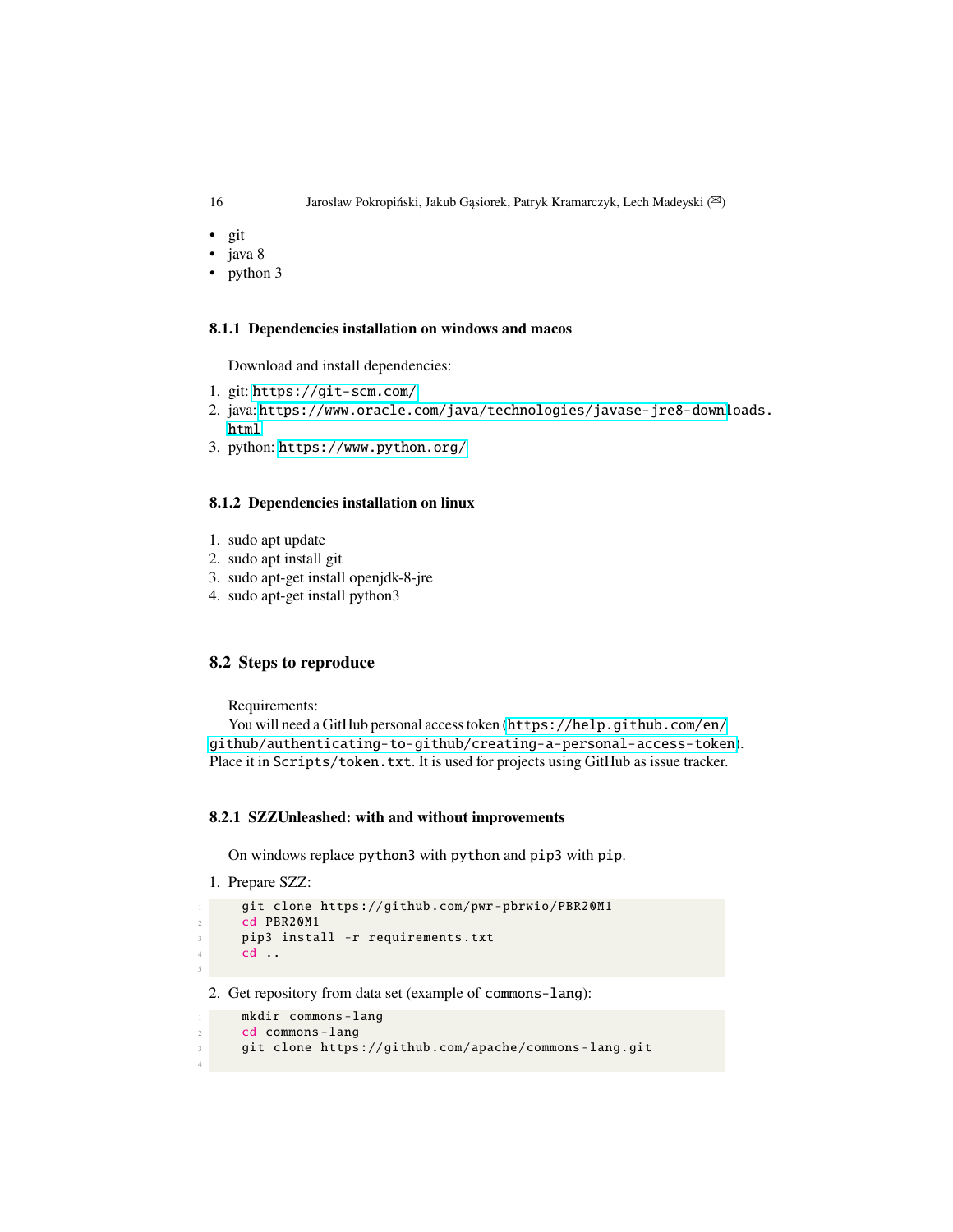3. Download project issues (filtered with data set) If you are using Jira as the issue tracker:

```
python3 ../ PBR20M1/Scripts/ getNetoIssues .py --owner "apache"
--repo "commons -lang" --tag "lang" --repoPath "./commons -lang
" --jira "issues.apache.org/jira"
```
If you are using GitHub as the issue tracker (e.g., for mockito):

```
1 python3 ../ PBR20M1/Scripts/ getNetoIssues .py --owner "mockito"
 --repo "mockito" --repoPath "./mockito" --fetchStrategy
github
```
4. Run the SZZ algorithm:

```
java -jar "../PBR20M1/Scripts/unleashed/szz.jar" -i ".temp/
issue_list.json" -r "./commons -lang" -d=3 -fix -ra -up -mt -
fp
```
Where flags -fix -ra -up -mt -fp are optional: -fix enables fix -ra runs SZZ with refactoring awareness -up removes comments -mt limits time between commits to 2 years -fp limits SZZ to .java files

5. Get results:

2

2

2

```
python3 ../ PBR20M1/Scripts/ measurePos .py -- repoName="commons -
lang"
```
#### **8.2.2 OpenSZZ**

Dependency requirements – the following software is required:

- docker
- docker-compose

Usage:

- 1. Clone the OpenSZZ repo (<https://github.com/clowee/OpenSZZ-Cloud-Native>).
- 2. Publication was prepared on version 533b4911710753e76c78c02c02ca10707a74e05b. Make sure the correct version is used.
- 3. Increase the heap size by adding the JVM\_OPTS environmental variable to the web service in the docker-compose.yml file. Note that using docker on windows or linux might require increasing the total memory assigned to docker in the docker settings. Example:

```
web:
build: ./core
ports:
4 - "${ PORTRANGE_FROM }-${ PORTRANGE_TO }:8080"
networks:
```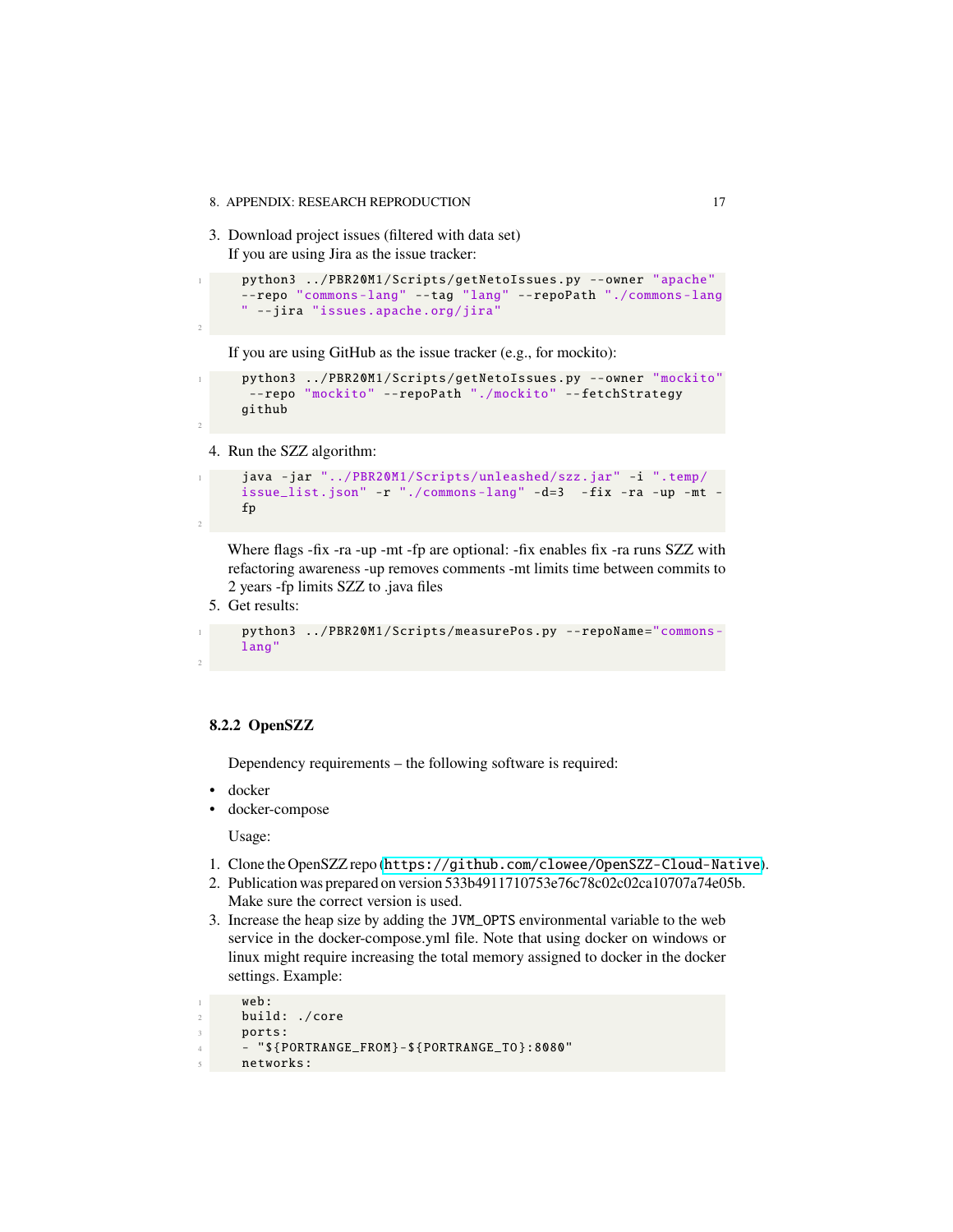```
- spring-cloud-network
      depends_on:
      - rabbitmq
      volumes:
10 - /var/run/docker.sock :/ var/run/docker.sock
11 environment :
12 - JVM_OPTS = - Xmx12g - Xms12g - XX: MaxPermSize = 1024m
13
```
- 4. Follow the OpenSZZ readme file (<https://github.com/clowee/OpenSZZ-Cloud-Native>) for instructions on starting the application and running repositories.
- 5. Rename results to BugInducingCommits.csv.
- 6. Analyse results:

```
python3 ../ PBR20M1/Scripts/ openSzzAcc.py -- repoName="commons-
lang"
```
#### **References**

- <span id="page-17-0"></span>Borg M, Svensson O, Berg K, Hansson D (2019) SZZ unleashed: an open implementation of the SZZ algorithm-featuring example usage in a study of just-in-time bug prediction for the Jenkins project. In: Proceedings of the 3rd ACM SIGSOFT International Workshop on Machine Learning Techniques for Software Quality Evaluation, pp 7–12
- <span id="page-17-4"></span>da Costa DA, McIntosh S, Shang W, Kulesza U, Coelho R, Hassan AE (2017) A Framework for Evaluating the Results of the SZZ Approach for Identifying Bug-Introducing Changes. IEEE Transactions on Software Engineering 43(7):641–657
- <span id="page-17-7"></span>Just R, Jalali D, Ernst MD (2014) Defects4J: A database of existing faults to enable controlled testing studies for Java programs. In: Proceedings of the 2014 International Symposium on Software Testing and Analysis, pp 437–440
- <span id="page-17-1"></span>Lenarduzzi V, Palomba F, Taibi D, Tamburri D (2020) OpenSZZ: A Free, Open-Source, Web-Accessible Implementation of the SZZ Algorithm
- <span id="page-17-3"></span>Neto EC, da Costa DA, Kulesza U (2018) The impact of refactoring changes on the SZZ algorithm: An empirical study. In: 2018 IEEE 25th International Conference on Software Analysis, Evolution and Reengineering (SANER), pp 380–390
- <span id="page-17-2"></span>Neto EC, da Costa DA, Kulesza U (2019) Revisiting and Improving SZZ Implementations. In: 2019 ACM/IEEE International Symposium on Empirical Software Engineering and Measurement (ESEM), IEEE, pp 1–12
- <span id="page-17-6"></span>Rodriguez G, Robles G, Gonzalez-Barahona J (2018) Reproducibility and Credibility in Empirical Software Engineering: A Case Study based on a Systematic Literature Review of the use of the SZZ algorithm. Information and Software Technology DOI 10.1016/j.infsof.2018.03.009
- <span id="page-17-5"></span>Silva D, Silva J, De Souza Santos GJ, Terra R, Valente MTO (2020) RefDiff 2.0: A Multi-language Refactoring Detection Tool. IEEE Transactions on Software Engineering pp 1–1, DOI 10.1109/TSE.2020.2968072